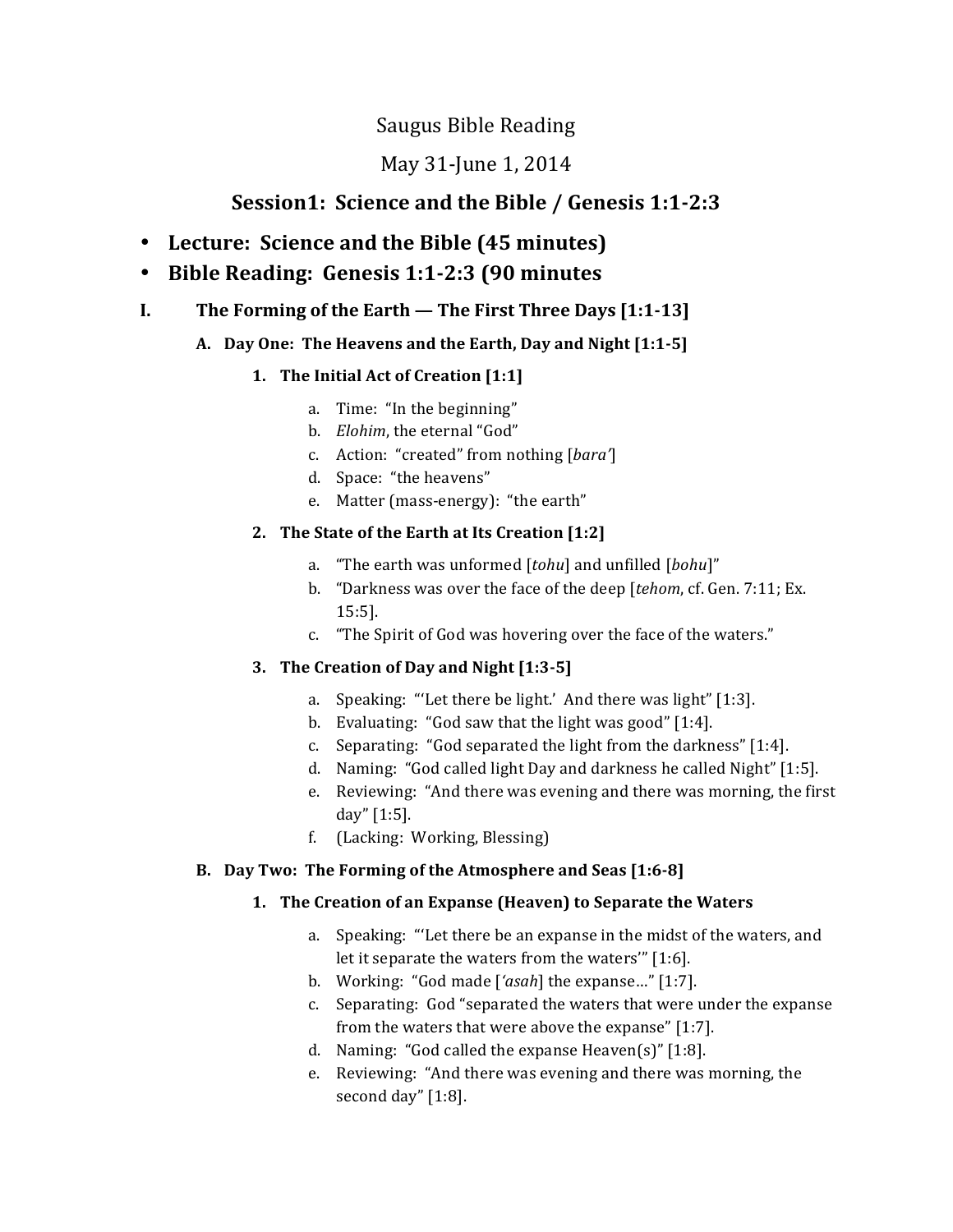f. (Lacking: Evaluating, Blessing)

### **C. Day Three: The Forming of the Land [1:9-13]**

### 1. The Appearance of Dry Land Surrounded by Seas

- a. Speaking: "Let the waters under the heavens be gathered together into one place, and let the dry land appear"  $[1:9]$ .
- b. Separating: the dry land from the seas
- c. Naming: "God called the dry land Earth, and the waters that were gathered together he called Seas" [1:10].
- d. Evaluating: "God saw that it was good"  $[1:10]$ .
- e. (Lacking: Working, Blessing)

### 2. The Sprouting of Vegetation and the Formation of Seeds and Fruit.

- a. Speaking: "Let the earth sprout vegetation, plants yielding seed, and fruit trees bearing fruit in which is their seed..."  $[1:11]$ .
- b. Separating: ""...each according to its kind..."  $[1:11]$ .
- c. Evaluating: "God saw that it was good"  $[1:12]$ .
- d. Reviewing: "And there was evening and there was morning, the third day"  $[1:13]$ .
- e. (Lacking: Working, Naming, Blessing)

## **II.** The Filling of the Earth — Days Four to Six  $[1:14-25]$

## A. Day Four: The Filling of Day and Night [1:14-19]

## **1.** The Creation of the Sun, Moon, and Stars

- a. Speaking: "Let there be lights in the expanse of the heavens... to give light upon the earth'''  $[1:14-15]$ .
- b. Separating: "...to separate the day from the night. And let them be for signs and for seasons, and for days and years..."  $[1:14]$ ; "...to separate the light from the darkness..." [1:18].
- c. Working: "God made ['*asah*] the two great lights—the greater light to rule the day and the lesser light to rule the night—and the stars. And God set them in the expanse of the heavens..." [1:16-17].
- d. Evaluating: "God saw that it was good"  $[1:18]$ .
- e. Reviewing: "And there was evening and there was morning, the fourth day"  $[1:19]$ .
- f. (Lacking: Naming, Blessing)

### **B.** Day Five: The Filling of the Atmosphere and Seas [1:20-23]

### 1. The Creation of Marine Life and Birds:

a. Speaking: "Let the waters swarm with swarms of living creatures, and let birds fly above the earth across the expanse of the heavens" [1:20].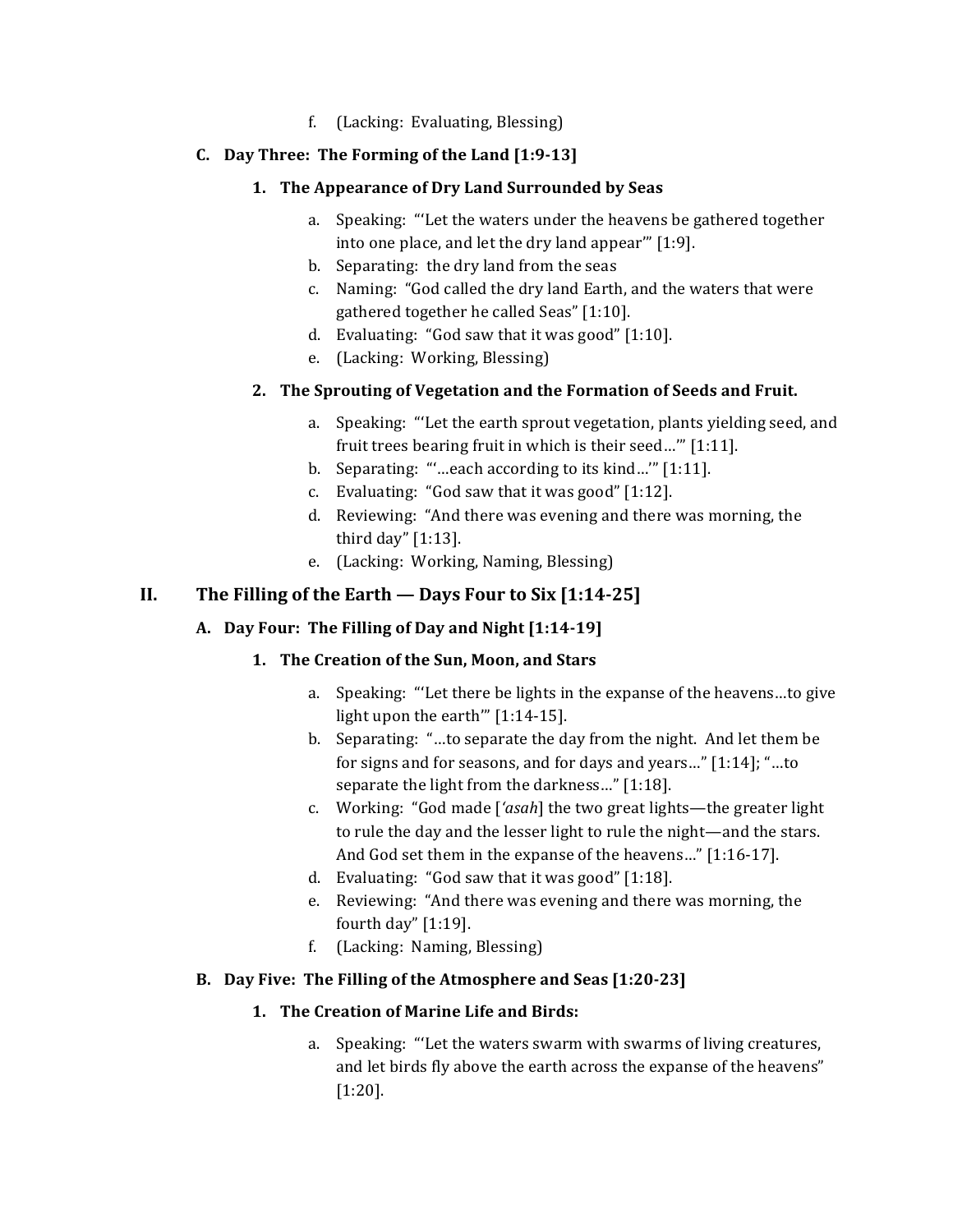- b. Working: "God created [*bara*] the great sea creatures and every living creature that moves, with which the waters swarm, according to their kinds, and every winged bird according to its kind"  $[1:21]$ .
- c. Separating: "...according to its/their kind..."  $[1:20]$ .
- d. Evaluating: "God saw that it was good"  $[1:21]$ .
- e. Blessing: "Be fruitful and multiply and fill the waters in the seas, and let birds multiply on the earth" [1:22].
- f. Reviewing: "And there was evening and there was morning, the fifth day" [1:23].
- g. (Lacking: Naming)

### **C. Day Six: The Filling of the Land [1:24-25]**

- 1. The Creation of Wild Animals, Livestock, and Creeping Things
	- a. Speaking: "Let the earth bring forth living creatures according to their kinds—livestock and creeping things and beasts of the earth according to their kinds" [1:24].
	- b. Working: "God made ('*asah*) the beasts of the earth...and the livestock...and everything that creeps on the ground..." [1:25].
	- c. Separating: "...according to their kinds..."  $[1:24-25]$ .
	- d. Evaluating: "God saw that it was good"  $[1:25]$ .
	- e. (Lacking: Naming, Blessing)

## **2.** The Creation of Man in the Image and Likeness of God [1:26-30]

- a. Speaking: "Let us make man in our image, after our likeness. And let them have dominion...""  $[1:26]$ .
- b. Naming: "man" ['adam]
- c. Working: "So God created [*bara'*] man in his own image, in the image of God he created him" [1:27].
- d. "male and female he created them."
- e. Separating: "...male and female he created them"  $[1:27]$ .
- f. Blessing  $[1:28-30]$ 
	- i. "Be fruitful and multiply and fill the earth and subdue it and have dominion..." [1:28].
	- ii. "I have given you every plant yielding seed...and every tree with seed in its fruit...for food" [1:29-30].
- g. Evaluating: "God saw everything that he had made, and behold, it was very good"  $[1:31]$ .
- h. Reviewing: "And there was evening and there was morning, the sixth day" [1:31].

## **III.** The Creator's Resting from His Work—Day 7 [2:1-3]

A. Reviewing: Thus the heavens and the earth were finished, and all the host of **them" [2:1]**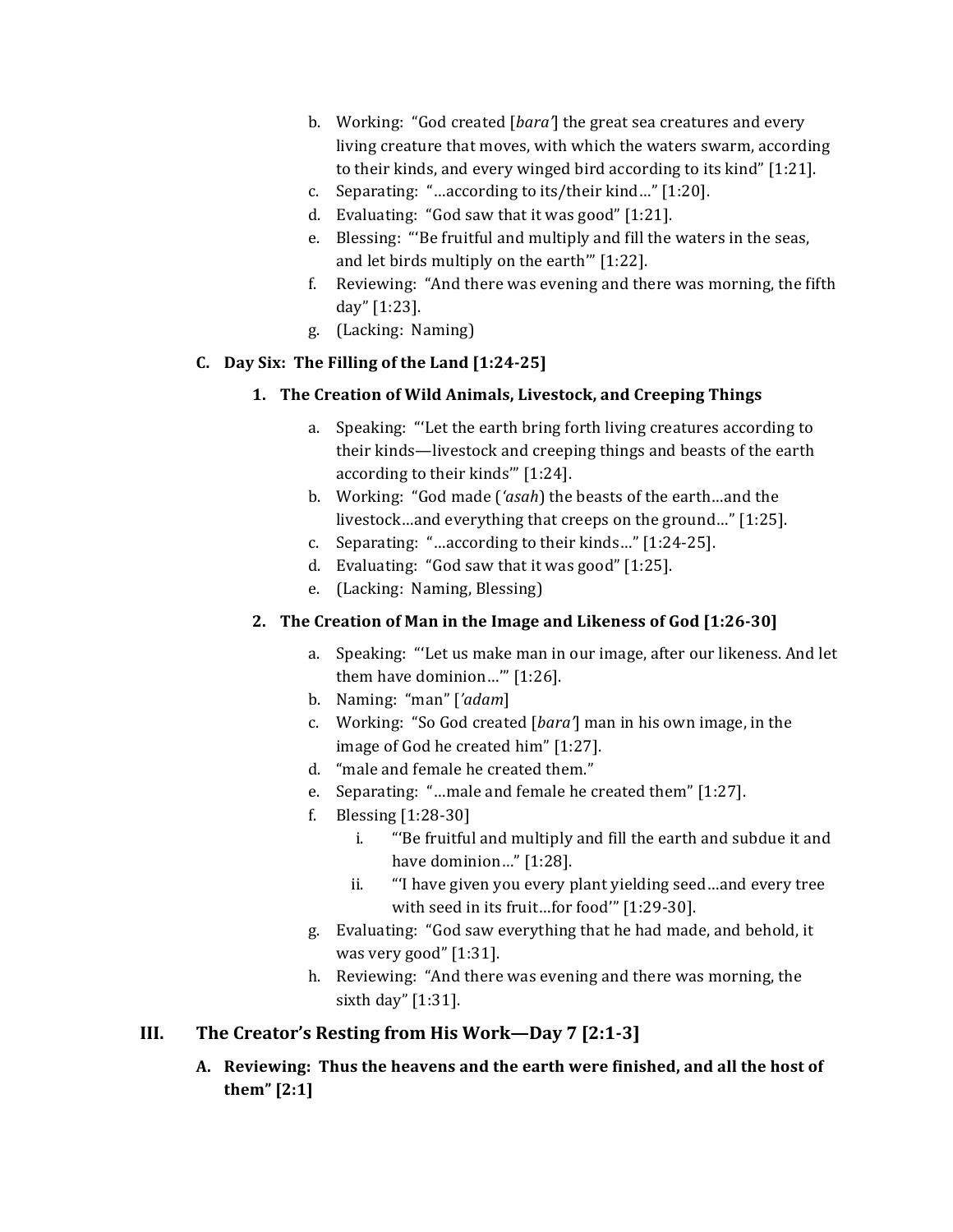- **B.** Resting: "on the seventh day God finished his work that he had done, and he **rested on the seventh day from all his work that he had done ['asah]"** [2:2].
- **C.** Blessing: "God blessed the seventh day and made it holy, because on it God **rested from all his work that he had done** *('asah***) in creation [***bara'***] [2:3]..**

# **Authority of Scripture**

**BIBLE STUDY OUTLINE** 

## **Introduction (30 min.) – What's at stake?**

*Scripture reading: 2 Peter 2:1-3* 

A discussion regarding the relevance of this topic in our post-modern society. How did we get here through the flow of history? What form do the false-teachers take today?

# **Session 1 (60 min.)**

*Scripture reading: 2 Peter 1:13-2:3 (2 Peter 3:1-2)* 

#### **The nature of Inspiration**

1. God or men – who wrote the Bible?

*(2 Peter 1:20-21)* 

2. How do we know that eye-witness testimony of the New Testament is actually true?

*(2 Peter 1:16-18)* 

3. What about different books that, as some claim, should be added to the Bible?

4. Has the original 'Divine Inspiration' been lost in all of the copies and translations?

#### *The necessity of Interpretation*

6. How many different interpretations (of the meaning) can there be for the Scriptures?

*(2 Peter 1:20)* 

7. How is the reality of Divine Inspiration so important to our methods of interpreting Scripture?

8. What is the proper approach to Bible study that will ensure a right interpretation of the Text?

9. How do the Old and New Testaments relate to each other? Does this have any effect on how we properly interpret the Old Testament?

*(2 Peter 1:19)* 

*Break* (20 *min.*)

## **Session 2 (40 min.)**

*Scripture reading: 2 Timothy 3:14-17* 

#### **The challenge of Application**

1. the context of 2 Timothy  $3$  – survival in last days and hard times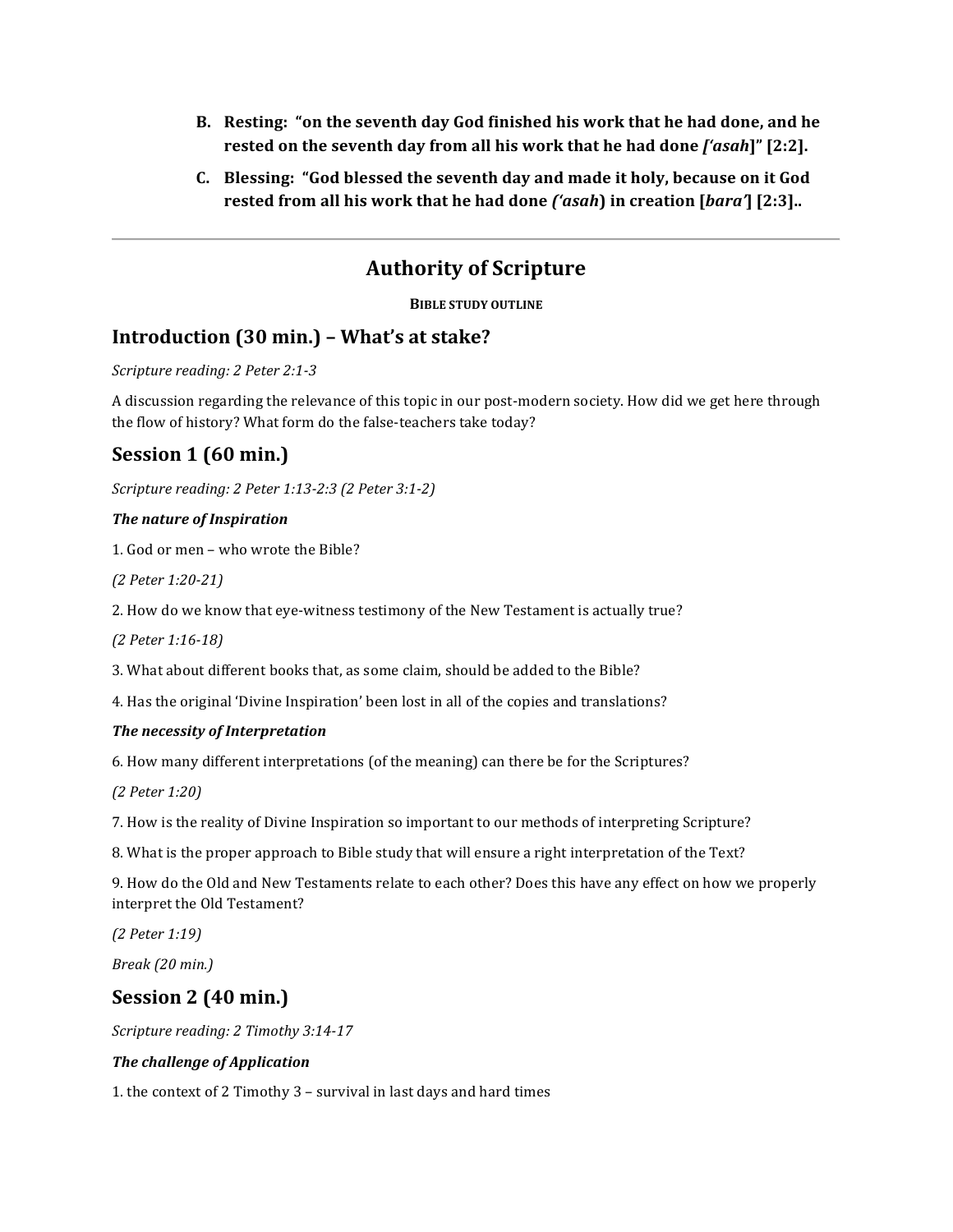*(2 Timothy 3:1)* 

2. the Godward side of Scripture - the standard of absolute Truth

*(2 Timothy 3:1a)* 

3. the 'manward' side of Scripture - it is profitable to the reader

*(2 Timothy 3:1b)* 

a. for teaching

b. for reproof

c. for correction

d. for training in righteousness

2. How do we allow the Word of God to have its full effect in our own lives and the lives of others around us?

*(2 Timothy 3:17)*

# Saugus Bible Studies 2014

## Christianity is Christ!

### *Introduction (30 min)*

• "Codes, Caves, and Counterfeit Gospels" - Exploring and refuting ancient and modern attacks upon the person and work of Christ.

### *Session 1 (50 min)*

- I. The Virgin Birth of Christ
	- A. *Prophesied* (Isaiah 7:14)
	- B. *Fulfilled* (Matt.1:18-25)
	- C. *Supernatural* (Lk.1:34-35)
	- *D. Necessary*
		- 1. Because Man's Nature is Sinful
		- 2. Because Christ Already Existed

#### II. The Deity of Christ

- A. *Direct Statements About Jesus* (Jn.1:1-2,18; 20:28; Acts 20:28; Rom.9:5; Titus 2:13; Heb.1:8; 2 Pet.1:1; 1 Jn.5:20)
- *B. Divine Attributes of Jesus*
	- 1. Eternality (Jn.1:1; 8:58; 17:5)
	- 2. Omniscience (Jn.2:24-25; 16:30; 21:17)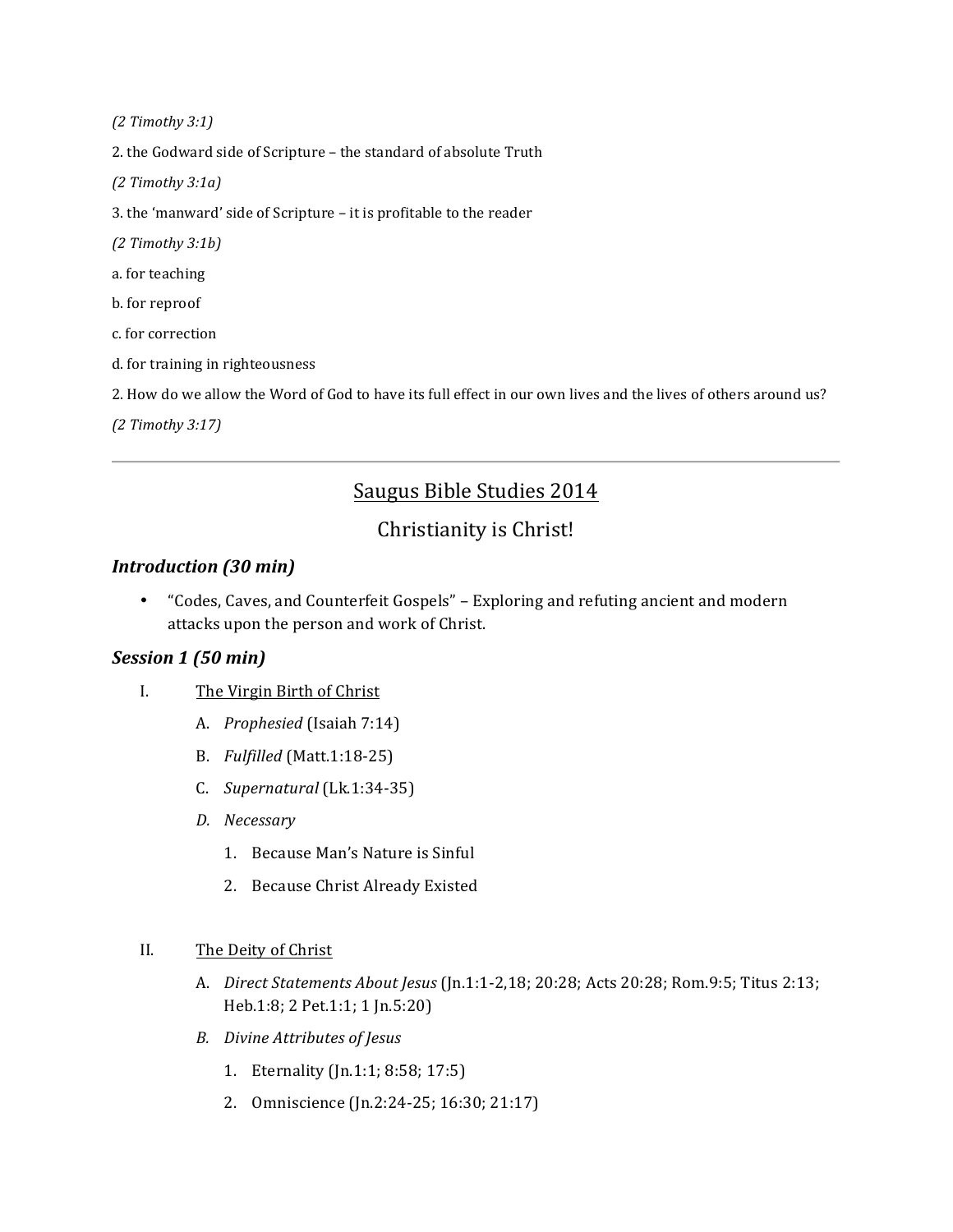- 3. Omnipotence (Heb.1:3; Col.1:17)
- 4. Omnipresence (Matt.28:20)
- *C. Divine Works of Jesus*
	- 1. Creation (Jn.1:3; Col.1:16)
	- 2. Miracles (Raising the dead, giving sight to blind, calming storm, etc.)
	- 3. Salvation (compare Isa.43:11 with Matt.1:21; Mk.2:7-10; Acts 4:12)
	- 4. Judgment (compare Ecc.12:14 with Jn.5:22-30; Acts 17:31; 2 Cor.5:10)
- D. *Divine Titles of Jesus* (Son of Man, Son of God, Lord-*Kyrios*, Messiah-*Christos*, etc.)

*Break (20 min)*

### *Session 2 (50 min)*

- III. The Atonement of Christ
	- A. *Justification* (Rom.3:24; 4:25)
	- B. *Substitution* (Rom.5:8; 1 Cor.15:3; 1 Tim.2:6; 1 Pet.2:24; 3:18)
	- C. *Propitiation* (Rom.3:25; 1 Jn.2:2; 4:10)
	- D. *Reconciliation* (Rom.5:10-11; 2 Cor.5:18-21; Eph.2:16; Col.1:20)

#### IV. The Resurrection of Christ

- A. *The Evidence of the Cross* Christ Really Died (Jn.19:34-35)
- **B.** The Evidence of the Church
	- 1. A New Movement Immediately Began
	- 2. A New Day Immediately Recognized ("The first day of the week")
	- 3. A New Baptism Immediately Practiced (Signifying death, burial and resurrection)
	- 4. A New Memorial Immediately Followed (The Lord's Supper) Not honoring a dead founder!
- *C. The Evidence of Witnesses*
	- 1. So Many Appearances (Matt.28:9; Lk.24; Jn.20:16,19; 21:1ff.; Acts 1:4-11)
	- 2. So Many Witnesses (1 Cor.15:3-8)
		- a. Members of the Inner Circle (the 12, the Mary's)